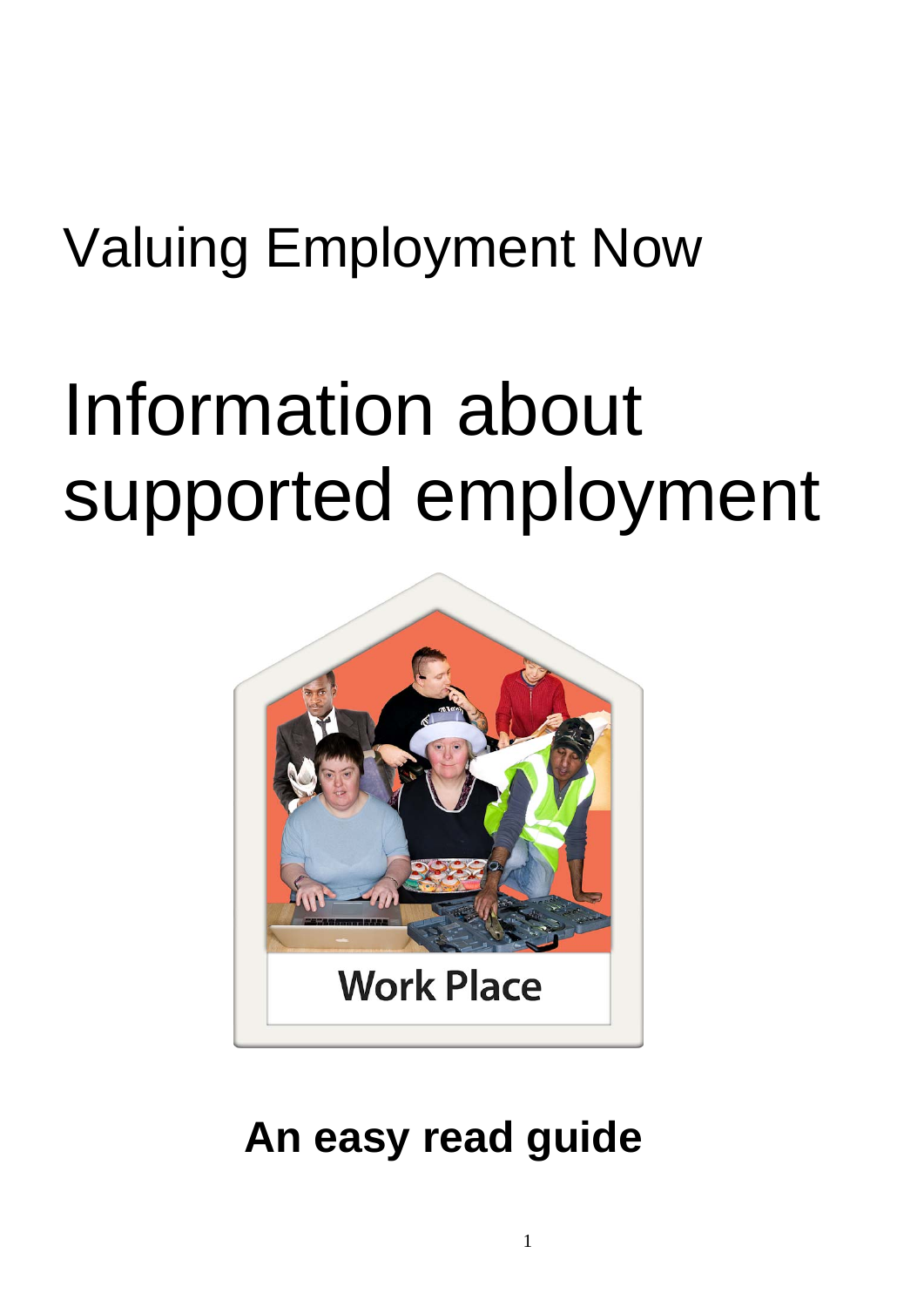#### **What is supported employment?**

#### **Supported employment is about helping people with a learning disability to**



- get and keep a job
- choose what jobs they want to do
- learn new skills

Support is also there for people who want to work for themselves. This is called being **self-employed.** 

#### **What the Government thinks**

The Government is the group of people who make decisions about how the country is run.

The Government believe that people with a learning disability can do the same jobs and earn the same money as anyone else.

The Government thinks that these jobs should be at least 16 hours a week.



They have made a plan called **Valuing Employment Now.** 

**Valuing Employment Now** is about how to help people with learning disabilities to get real jobs.



**Valuing Employment Now** will help employers to understand that it is good to have different groups of people in the work place.

Employers are the people who pay you for doing your job.

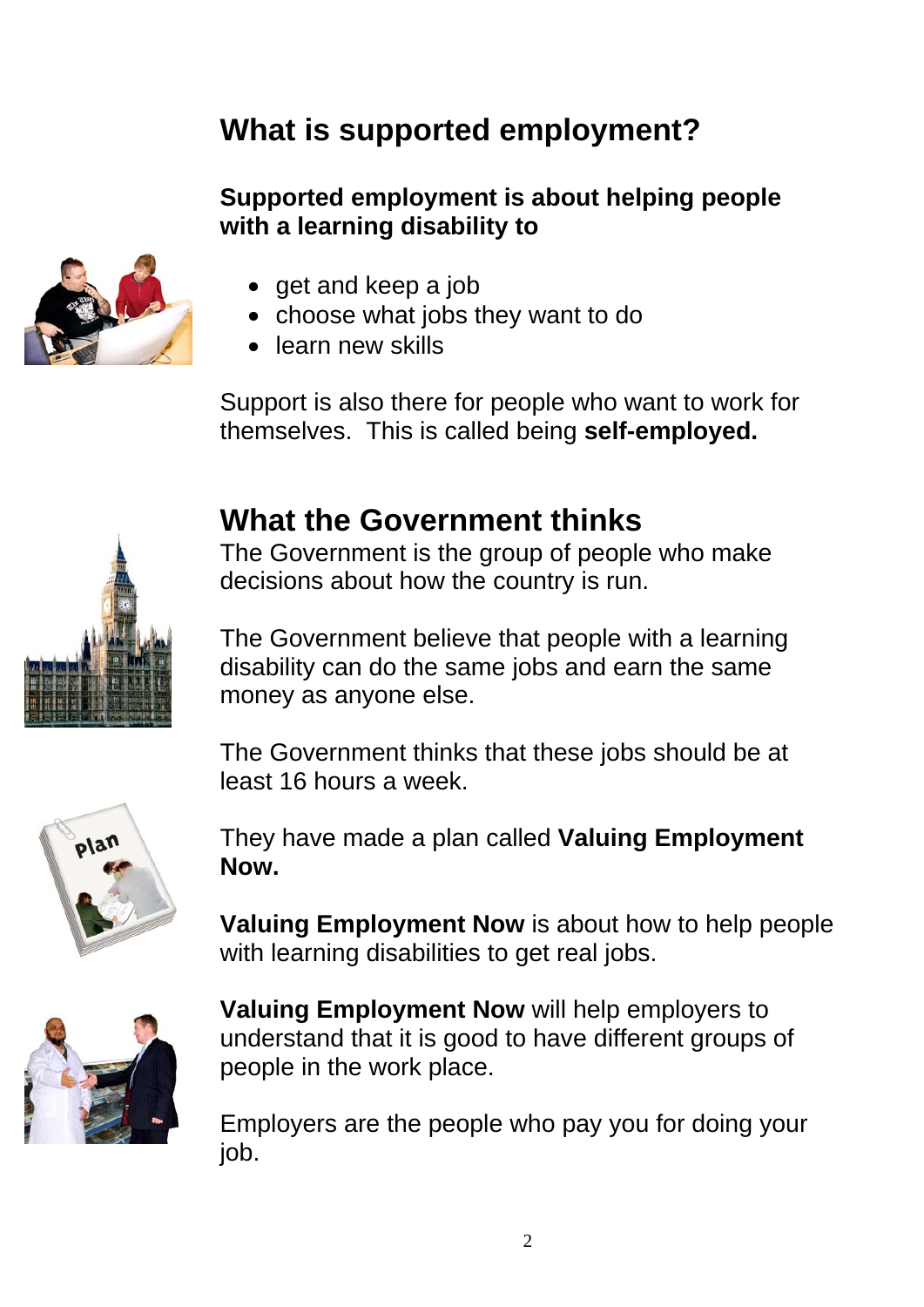

#### **Who provides supported employment?**

You should be able to get supported employment from the age of 14. The support can be provided by

- Schools
- Family carers
- Jobcentres

# College

#### **Further education providers**

• further education providers are centres such as colleges



#### **Day services**

 day services help people with a learning disability get help and support with everyday activities away from their own homes

#### **Community supports**

 community supports are groups of people who work together to help people with problems



#### **Connexions**

• Connexions are centres for young people that can offer you all the information and advice you need to make the decisions and choices in your working life



#### **Welfare-to-Work providers**

 Welfare to Work can support people to get back into work by helping them to deal with problems that have stopped them from working.